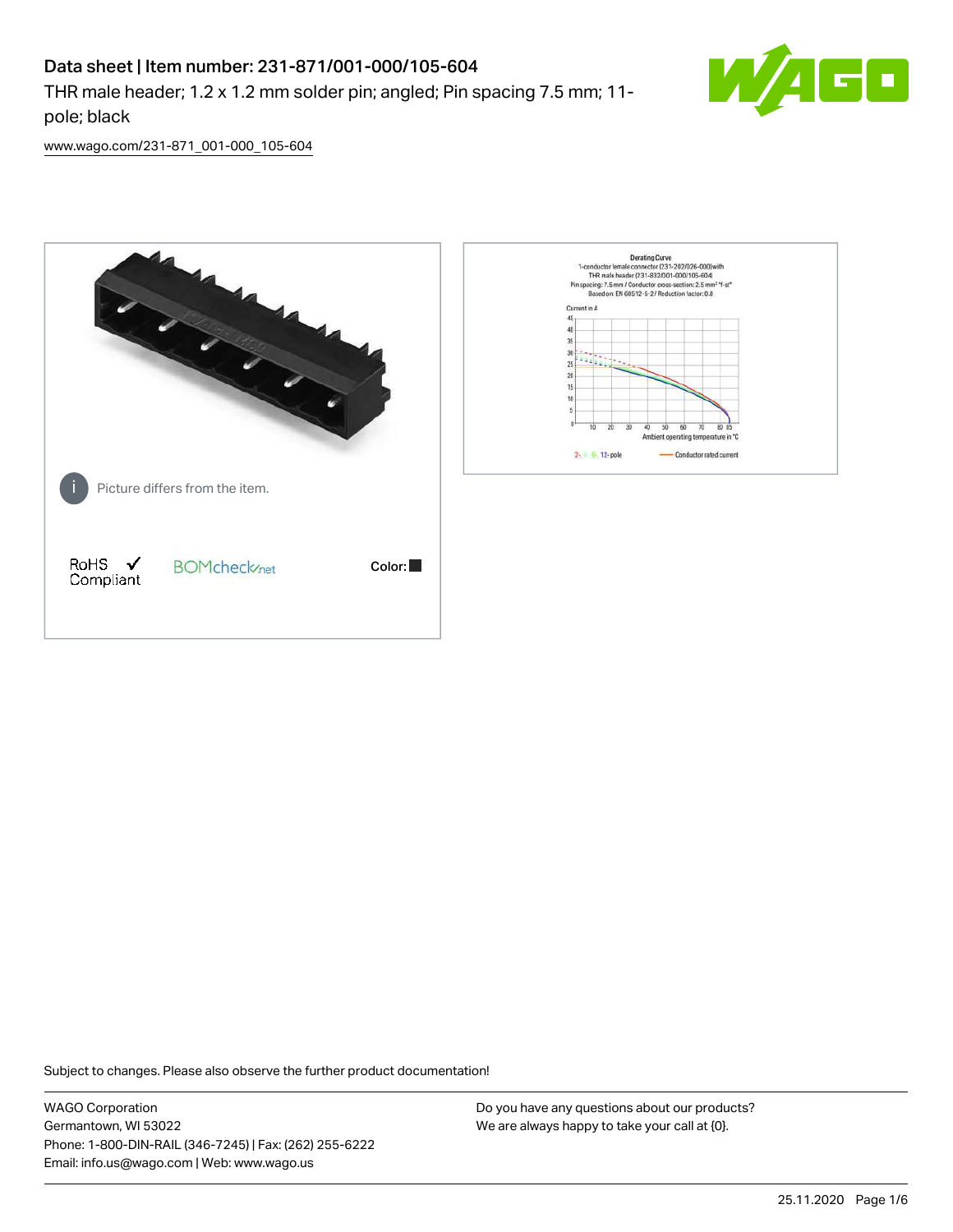



### Item description

- $\blacksquare$ THR male headers for reflow soldering in SMT applications
- $\blacksquare$ Available in tape-and-reel packaging for automated pick-and-place PCB assembly
- П 1.2 x 1.2 mm solder pins allow nominal current up to 16 A, enhancing stability of shorter headers
- $\blacksquare$ Also available in bulk packaging for manual placement
- $\blacksquare$ Male headers may be mounted horizontally or vertically
- $\blacksquare$ With coding fingers

#### Safety information 1:

The MCS – MULTI CONNECTION SYSTEM includes connectors without breaking capacity in accordance with DIN EN 61984. When used as intended, these connectors must not be connected/disconnected when live or under load. The circuit design should ensure header pins, which can be touched, are not live when unmated.

### Data Electrical data

### Ratings per IEC/EN 60664-1

| Ratings per             | IFC/FN 60664-1 |
|-------------------------|----------------|
| Rated voltage (III / 3) | 500 V          |

Subject to changes. Please also observe the further product documentation!

| <b>WAGO Corporation</b>                                | Do you have any questions about our products? |
|--------------------------------------------------------|-----------------------------------------------|
| Germantown, WI 53022                                   | We are always happy to take your call at {0}. |
| Phone: 1-800-DIN-RAIL (346-7245)   Fax: (262) 255-6222 |                                               |
| Email: info.us@wago.com   Web: www.wago.us             |                                               |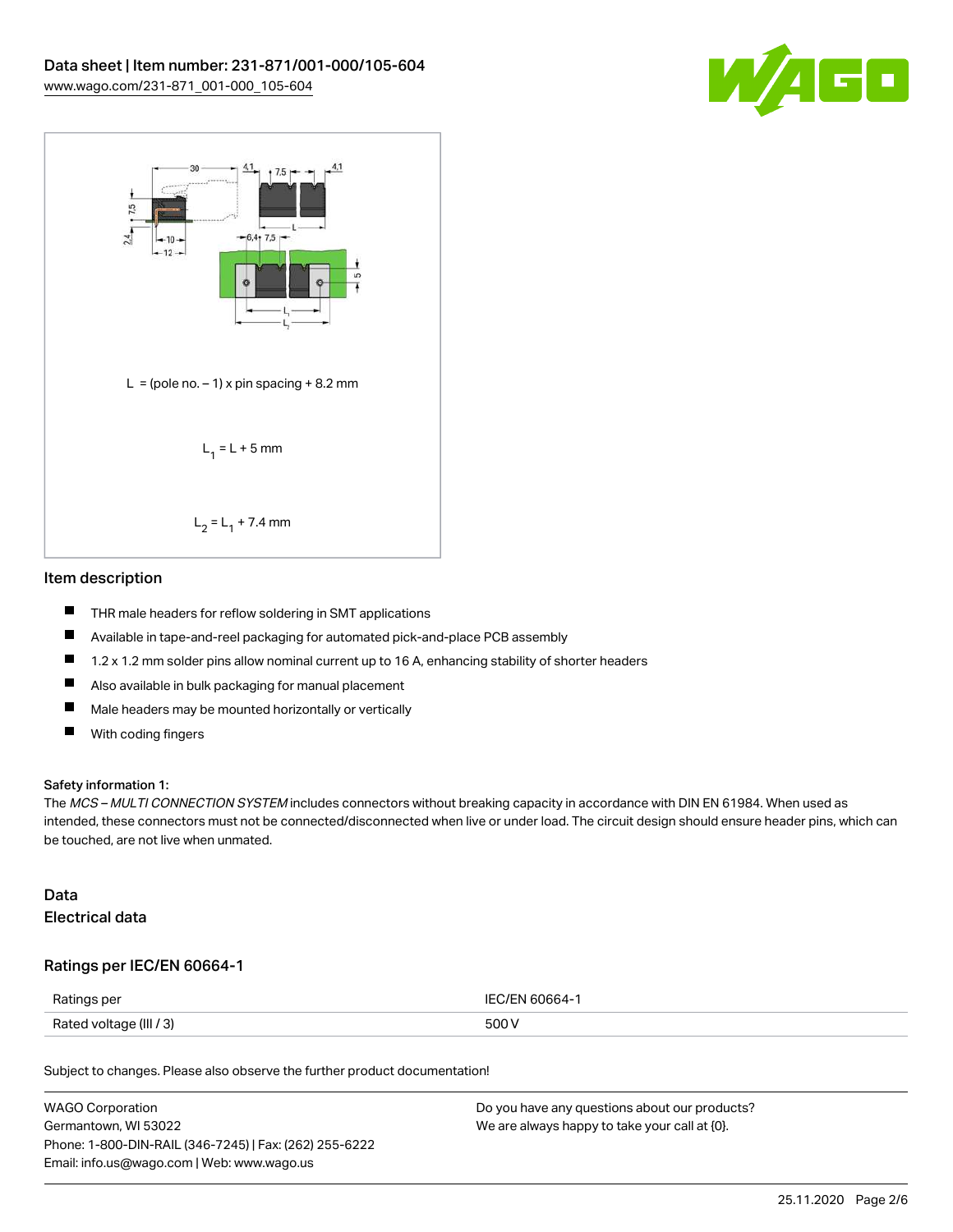# Data sheet | Item number: 231-871/001-000/105-604

[www.wago.com/231-871\\_001-000\\_105-604](http://www.wago.com/231-871_001-000_105-604)



| Rated surge voltage (III/3) | 6 <sub>kV</sub>                                                       |
|-----------------------------|-----------------------------------------------------------------------|
| Rated voltage (III/2)       | 630 V                                                                 |
| Rated surge voltage (III/2) | 6 <sub>k</sub> V                                                      |
| Nominal voltage (II/2)      | 1000V                                                                 |
| Rated surge voltage (II/2)  | 6 <sub>k</sub> V                                                      |
| Rated current               | 16A                                                                   |
| Legend (ratings)            | $(III / 2)$ $\triangle$ Overvoltage category III / Pollution degree 2 |

## Ratings per UL 1059

| Approvals per                  | UL 1059 |
|--------------------------------|---------|
| Rated voltage UL (Use Group B) | 300 V   |
| Rated current UL (Use Group B) | 10 A    |
| Rated voltage UL (Use Group D) | 300 V   |
| Rated current UL (Use Group D) | 10 A    |

# Ratings per UL 1977

| Rated voltage UL 1977     | 600\  |
|---------------------------|-------|
| FUL 1977<br>Rated current | _____ |

### Ratings per CSA

| Approvals per                   | <b>CSA</b> |
|---------------------------------|------------|
| Rated voltage CSA (Use Group B) | 300 V      |
| Rated current CSA (Use Group B) | 10 A       |
| Rated voltage CSA (Use Group D) | 300 V      |
| Rated current CSA (Use Group D) | 10 A       |

### Connection data

| Pole No.                   |  |
|----------------------------|--|
| Total number of potentials |  |
| Number of connection types |  |
| Number of levels           |  |

# Physical data

| Pin spacing | 7.5 mm / 0.295 inch  |
|-------------|----------------------|
| Width       | 83 mm / 3.268 inch   |
| Height      | 10.8 mm / 0.425 inch |

Subject to changes. Please also observe the further product documentation!

| WAGO Corporation                                       | Do you have any questions about our products? |
|--------------------------------------------------------|-----------------------------------------------|
| Germantown, WI 53022                                   | We are always happy to take your call at {0}. |
| Phone: 1-800-DIN-RAIL (346-7245)   Fax: (262) 255-6222 |                                               |
| Email: info.us@wago.com   Web: www.wago.us             |                                               |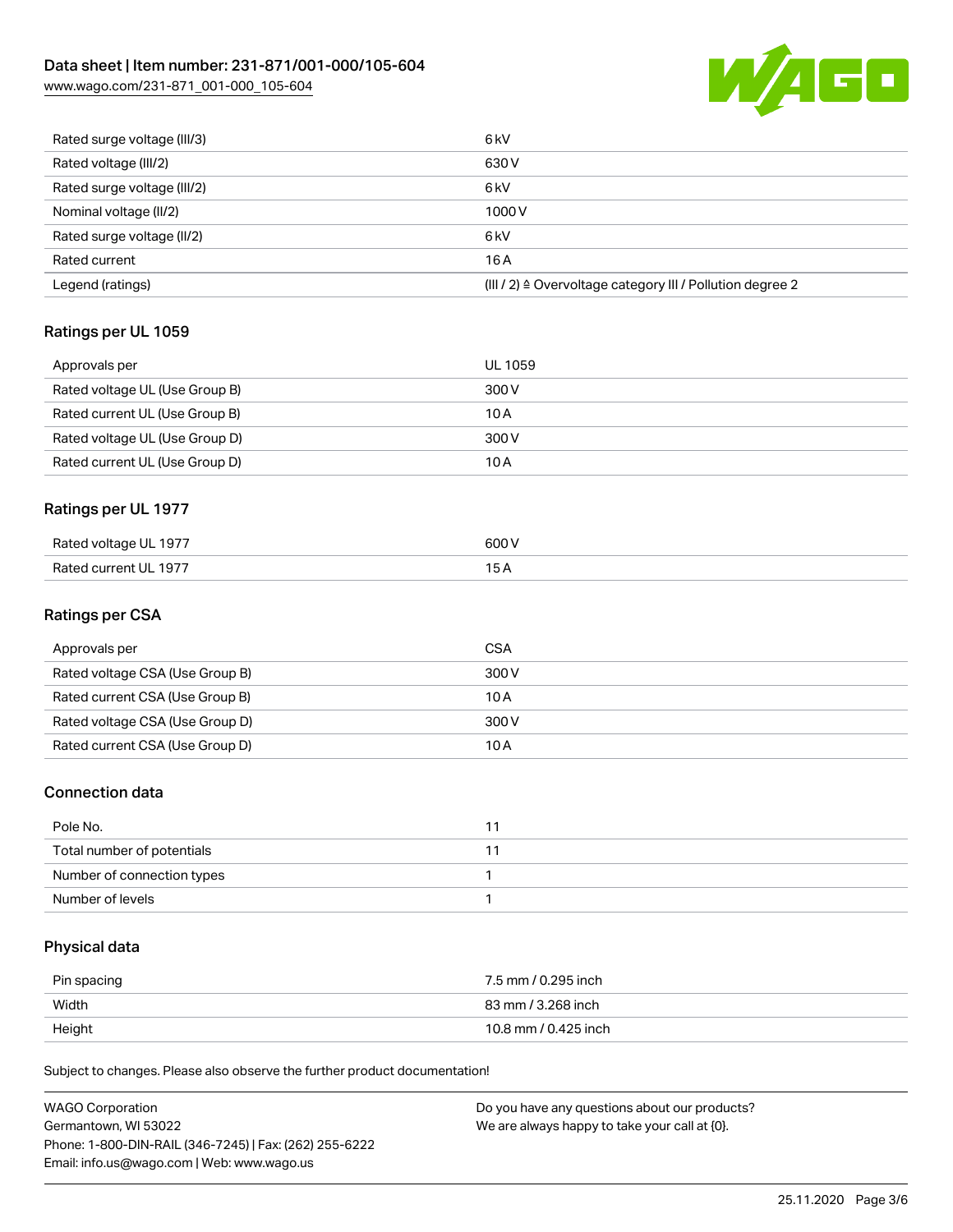

| Height from the surface            | 8.4 mm / 0.331 inch        |
|------------------------------------|----------------------------|
| Depth                              | 12 mm / 0.472 inch         |
| Solder pin length                  | $2.4 \text{ mm}$           |
| Solder pin dimensions              | $1.2 \times 1.2$ mm        |
| Plated through-hole diameter (THR) | $1.7$ <sup>(+0.1)</sup> mm |

### Plug-in connection

| Contact type (pluggable connector) | Male connector/plug |
|------------------------------------|---------------------|
| Connector (connection type)        | for PCB             |
| Mismating protection               | No                  |
| Mating direction to the PCB        |                     |

### PCB contact

| PCB contact                         | THR                                      |
|-------------------------------------|------------------------------------------|
| Solder pin arrangement              | over the entire male connector (in-line) |
| Number of solder pins per potential |                                          |

### Material Data

| Color                       | black                                 |
|-----------------------------|---------------------------------------|
| Material group              |                                       |
| Insulation material         | Polyphthalamide (PPA GF)              |
| Flammability class per UL94 | V0                                    |
| Contact material            | Electrolytic copper $(E_{\text{Cl}})$ |
| Contact plating             | tin-plated                            |
| Weight                      | 5.5 <sub>g</sub>                      |

### Environmental Requirements

| Limit temperature range | . +100 °C |
|-------------------------|-----------|
|                         | -60       |
|                         |           |

### Commercial data

| Product Group         | 3 (Multi Conn. System) |
|-----------------------|------------------------|
| Packaging type        | <b>BOX</b>             |
| Country of origin     | PL                     |
| <b>GTIN</b>           | 4045454901462          |
| Customs tariff number | 85366990990            |

Subject to changes. Please also observe the further product documentation!

| WAGO Corporation                                       | Do you have any questions about our products? |
|--------------------------------------------------------|-----------------------------------------------|
| Germantown, WI 53022                                   | We are always happy to take your call at {0}. |
| Phone: 1-800-DIN-RAIL (346-7245)   Fax: (262) 255-6222 |                                               |
| Email: info.us@wago.com   Web: www.wago.us             |                                               |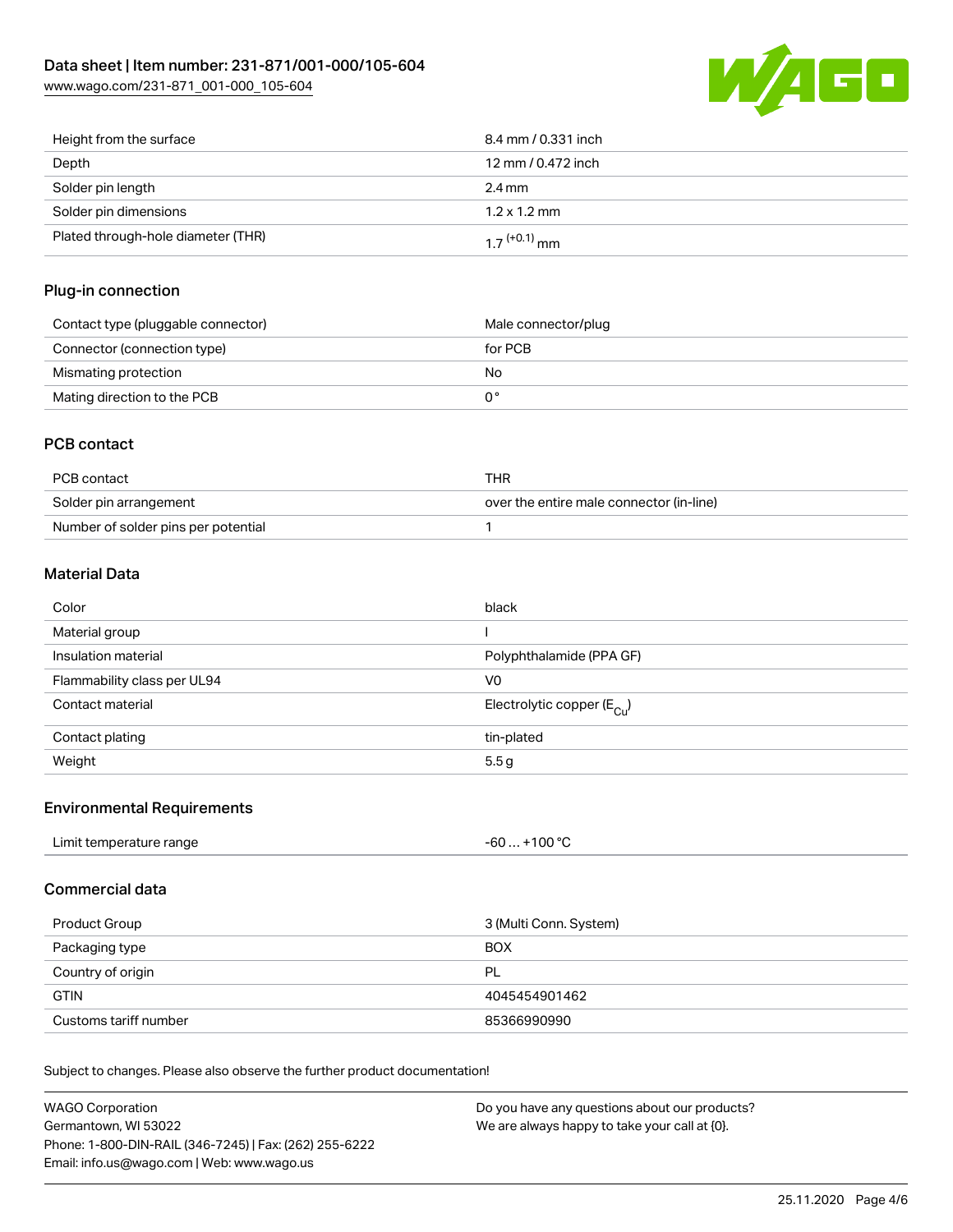

### Approvals / Certificates

Country specific Approvals

| Logo                                              | Approval                                                                                                    | <b>Additional Approval Text</b> | Certificate<br>name          |  |
|---------------------------------------------------|-------------------------------------------------------------------------------------------------------------|---------------------------------|------------------------------|--|
|                                                   | CB<br>DEKRA Certification B.V.                                                                              | IEC 61984                       | NL-39756                     |  |
|                                                   | <b>CSA</b><br>DEKRA Certification B.V.                                                                      | C22.2                           | 1466354                      |  |
| EMA<br>EUR                                        | <b>KEMA/KEUR</b><br>DEKRA Certification B.V.                                                                | EN 61984                        | 2190761.01                   |  |
| <b>UL-Approvals</b>                               |                                                                                                             |                                 |                              |  |
| Logo                                              | Approval                                                                                                    | <b>Additional Approval Text</b> | Certificate<br>name          |  |
|                                                   | <b>UR</b><br>Underwriters Laboratories Inc.                                                                 | <b>UL 1059</b>                  | E45172                       |  |
|                                                   | <b>UR</b><br>Underwriters Laboratories Inc.                                                                 | <b>UL 1977</b>                  | 20150318-<br>E45171          |  |
| Counterpart                                       |                                                                                                             |                                 |                              |  |
|                                                   | Item no.231-211/026-000<br>Female plug; 11-pole; 12 AWG max; pin spacing 7.5 mm; 1 conductor per pole; gray |                                 | www.wago.com/231-211/026-000 |  |
| <b>Compatible products</b><br>Marking accessories |                                                                                                             |                                 |                              |  |

| W)                                                                                                                                                                                                                              | Item no.: 210-833<br>Marking strips; on reel; 6 mm wide; plain; Self-adhesive; white | www.wago.com/210-833 |
|---------------------------------------------------------------------------------------------------------------------------------------------------------------------------------------------------------------------------------|--------------------------------------------------------------------------------------|----------------------|
| e de la companya de la companya de la companya de la companya de la companya de la companya de la companya de<br>La companya de la companya de la companya de la companya de la companya de la companya de la companya de la co | Item no.: 210-834<br>Marking strips; on reel; 5 mm wide; plain; Self-adhesive; white | www.wago.com/210-834 |
| Coding                                                                                                                                                                                                                          |                                                                                      |                      |

Subject to changes. Please also observe the further product documentation!

WAGO Corporation Germantown, WI 53022 Phone: 1-800-DIN-RAIL (346-7245) | Fax: (262) 255-6222 Email: info.us@wago.com | Web: www.wago.us Do you have any questions about our products? We are always happy to take your call at {0}.